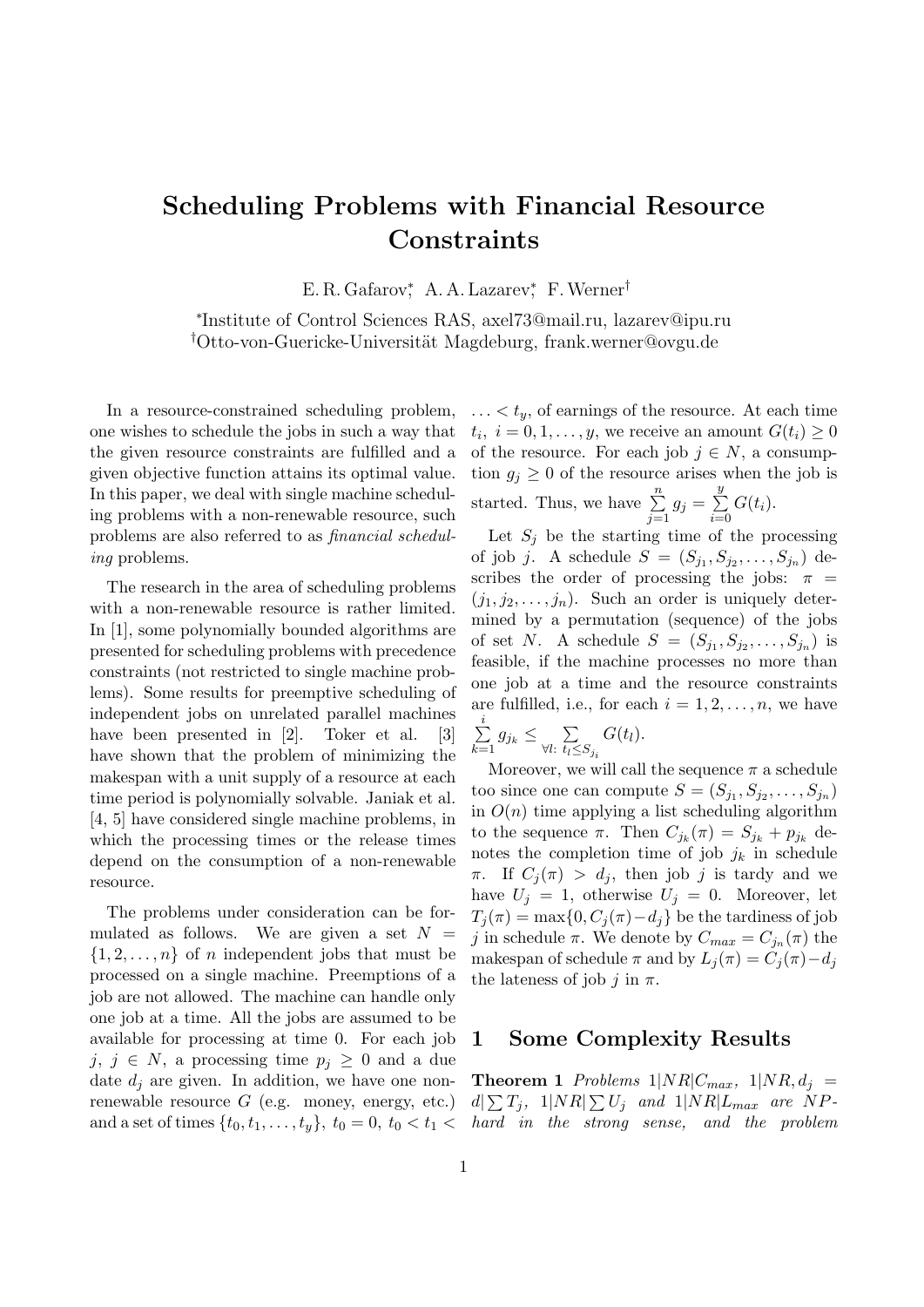$1|NR| \sum C_j$  is NP-hard in the ordinary sense.

**Theorem 2** The problem  $1|NR, d_j = d\sum T_j$  is not in  $APX$ , where  $APX$  is the class of optimization problems that allow polynomial-time approximation algorithms with an approximation ratio bounded by a constant.

**Proof.** For the proof, it suffices to note that the special case of the problem  $1|NR, d_j = d|\sum T_j$ with the optimal value  $\sum T_j = 0$  is NP-hard in the strong sense.

## $2 \quad \textbf{Problem 1} |NR| \, \Sigma \, T_j$

For  $1|NR, p_j = p|\sum T_j$ , there exists an optimal schedule which has the structure  $\pi$  =  $(\pi_1, \pi_2, \ldots, \pi_y)$ , where the jobs in the partial schedule  $\pi_i$ ,  $i = 1, 2, \dots, y$ , are processed in EDD order.

For the special case of problem  $1|NR, p_j| =$  $p|\sum T_j$  with  $g_1 \leq g_2 \leq \ldots \leq g_n, \ d_1 \leq d_2 \leq$  $\ldots \leq d_n$ , schedule  $\pi^* = (1, 2, \ldots, n)$  is optimal.

Next, we consider a more specific situation, namely a sub-problem denoted as  $1/NR$ :  $\alpha_t$  =  $1, p_j = p \sum T_j$  (see below). After proving NPhardness of this special case, we consider another special case denoted as  $1|NR, G(t) = M, p_j$  $p|\sum T_j$  and derive a relation between these two sub-problems.

Now we consider the situation, where the times of earnings of the resource are given by  $\{t_1, t_2, \ldots, t_y\} = \{1, 2, \ldots, \sum g_j\}, t_1 = 1, t_2 =$  $2, \ldots, t_y = \sum g_j$ , and  $G(t_i) = 1$  for  $i = 1, 2, \ldots, y$ . This condition is denoted as  $\alpha_t = 1$  [3]. Therefore, we can denote this problem as  $1/NR$ :  $\alpha_t = 1, p_i =$  $p \vert \sum T_j$ .

**Theorem 3** The problem  $1|NR: \alpha_t = 1, p_j =$  $p|\sum T_j$  is NP-hard.

**Proof.** We give the following reduction from the problem  $1||\sum T_i$ . Given an instance of the problem  $1||\sum T_j$  with processing times  $p'_j$  and due dates  $d'_j$  for  $j = 1, 2, ..., n$ , we construct an instance of problem  $1|NR : \alpha_t = 1, p_j = p | \sum T_j$  have  $\sum T_j(\pi^1) = 0$  and  $\sum T_j(\pi^2) = 1$ , where  $\pi^1 =$ 

 $j = 1, 2, \ldots, n$ . Then both problems are equivalent.

It can be noted that the special case  $1|NR$ :  $\alpha_t = 1, p_j = 0 \mid \sum T_j$  can be solved in  $O(n^4 \sum g_j)$ time by Lawler's algorithm [8] since we obtain a problem  $1|| \sum T_i$  with processing times  $q_i$ .

According to the definition in [7], we have  $LENGTH[I] = n + y$ . In fact, the string x consists of  $2n + 2y + 3$  numbers. However, if we consider problem  $1/NR$ :  $\alpha_t = 1, p_i =$  $0|\sum T_j$  as a special case of problem  $1|NR$  :  $p_j = p_j \sum T_j$  and use the same encoding scheme, then  $LENGTH[I] = n + y = n + \sum g_j$ , i.e., the length of the input is pseudo-polynomial. Since, as mentioned above, problem  $1/NR$ :  $\alpha_t =$  $1, p_j = 0 | \sum T_j$  can be solved in  $O(n \sum g_j)$  time by Lawler's algorithm, the complexity of this algorithm would polynomially depend on the input length  $LENGTH[I] = n + \sum g_j$ . For this reason, we consider sub-problem  $1|NR$ :  $\alpha_t$  =  $1, p_j = p \sum T_j$  as a separate problem and use the encoding scheme  $e'$ , in which we present an instance as a string  $"p, d_1, d_2, \ldots, d_n, g_1, g_2 \ldots, g_n"$ , i.e.,  $LENGTH[I] = n$ .

Let us now consider the sub-case of problem  $1|NR, p_j = p| \sum T_j$ , where the times of earnings of the resource are given by  $t_1 = M, t_2 =$  $2M, \ldots, t_n = nM$  and  $G(t_i) = M$  for all  $i =$  $1, 2, \ldots, n$ , where  $M = \frac{\sum g_j}{n}$  $\frac{1}{n}$  such that  $M \in Z_+$ . We denote this special case by  $1/NR$ ,  $G(t)$  =  $M, p_j = p \mid \sum T_j.$ 

Two instances of problems  $1/NR$  :  $\alpha_t$  =  $1, p_j = p \sum T_j$  and  $1|NR, G(t) = M, p_j =$  $p|\sum T_j$  are called corresponding, if all parameters  $d_j, p_j, g_j, j = 1, 2, \ldots, n$ , for the two instances are the same.

Lemma 1 There exist two corresponding instances of the problems  $1|NR$  :  $\alpha_t = 1, p_i =$  $p|\sum T_j$  and  $1|NR, G(t)=M, p_j=p|\sum T_j$  which have different optimal schedules.

as follows. Let  $g_j = p'_j$ ,  $p_j = 0$  and  $d_j = d'_j$  for  $(2,1)$  and  $\pi^2 = (1,2)$ . On the other hand, for the **Proof.** We consider an instance with  $n = 2$  jobs and  $p_1 = p_2 = 1$ ,  $q_1 = 1$ ,  $q_2 = 5$ ,  $d_1 = 7$ ,  $d_2 =$ 6. For problem  $1|NR: \alpha_t = 1, p_j = p|\sum T_j$ , we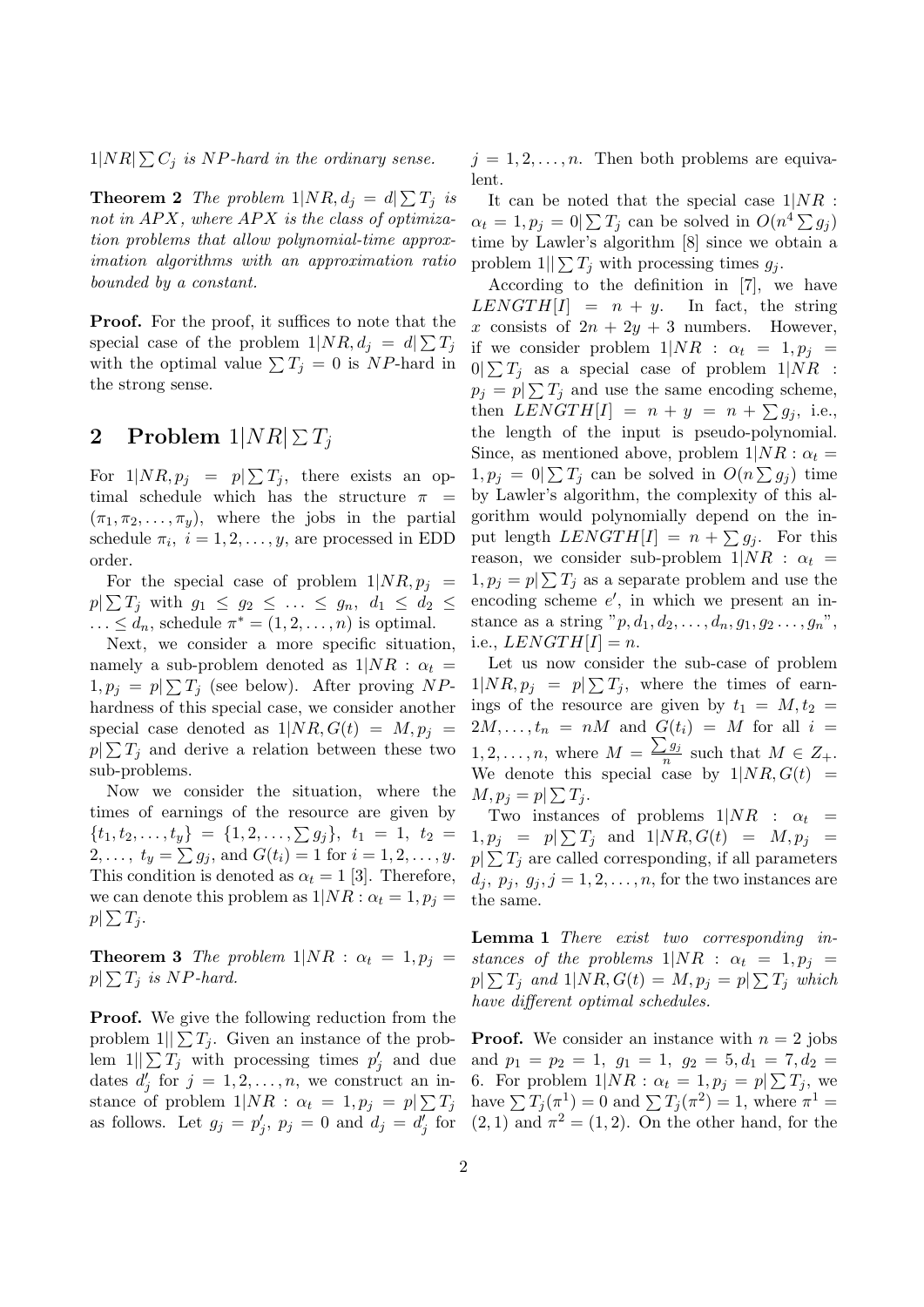problem  $1|NR, G(t) = M, p_j = p|\sum T_j$ , we have  $\sum T_j(\pi^1) = 2$  and  $\sum T_j(\pi^2) = 1$ . Thus, the above two instances have different optimal schedules.

Now, let  $d_j = 0$  for  $j = 1, 2, \ldots, n$ . For two corresponding instances of problems  $1|NR$ :  $\alpha_t = 1, p_j = 1 \mid \sum C_j$  and  $1 \mid NR, G(t) = M, p_j =$  $1 \leq C_j$ , let  $C_j(\pi)$  be the completion time of job j according to the job sequence  $\pi$  for the first problem and  $C_j'(\pi)$  be the completion time of the same job according to  $\pi$  for the second problem.

For two corresponding instances of problems  $1|NR: \alpha_t = 1, p_j = 1|\sum C_j \text{ and } 1|NR, G(t) =$  $M, p_j = 1 | \sum C_j$ , we have

$$
\frac{\sum\limits_{j=1}^n C'_j(\pi)}{\sum\limits_{j=1}^n C_j(\pi)} < 2.
$$

There exists an instance of problems  $1/NR$ :  $\alpha_t = 1, p_j = 1 \mid \sum C_j$  and  $1 \mid NR, G(t) = M, p_j =$  $1|\sum C_j$  for which we have

$$
\frac{\sum\limits_{j=1}^n C'_j(\pi)}{\sum\limits_{j=1}^n C_j(\pi)} \approx 2 - \frac{1}{n}.
$$

**Theorem 4** The special case  $1|NR, p_j = p|\sum T_j$ , where the number of times of earnings of the resource given by  $t_0, t_1, \ldots, t_u$  is less than or equal to n, is NP-hard.

 $\textbf{Special Case 1}|NR, d_j=d, g_j=g|\sum T_j$ 

We give the following reduction from the partition problem. Denote  $M = (n \sum_{n=1}^{n}$  $\sum_{j=1}^{n} b_j$ <sup>n</sup>. Let us consider the following instance with the set of jobs  $N = \{1, 2, \ldots, 2n + 1\}$ :

$$
\begin{cases}\np_{2n+1} = 1, & i = 1, 2, ..., n, \\
p_{2i} = M^{n-i+1}, & i = 1, 2, ..., n, \\
p_{2i-1} = p_{2i} + b_i, & i = 1, 2, ..., n, \\
d = \sum_{i=1}^{n} p_{2i} + \frac{1}{2} \sum b_j, & G(t_0) = n, \\
g = 1, & G(t_0) = n, \\
t_1 = d, & G(t_1) = 1, \\
t_2 = t_1 + \sum b_j + 1, & G(t_2) = 1, \\
t_3 = t_2 + p_{2n} + b_n, & G(t_3) = 1, \\
\vdots & \vdots & \vdots \\
t_i = t_{i-1} + p_{2(n-i+3)} + b_{n-i+3}, & G(t_i) = 1, \\
\vdots & \vdots & \vdots \\
t_{n+1} = t_n + p_4 + b_2, & G(t_{n+1}) = 1.\n\end{cases}
$$
\n(3)

It is obvious that there are at least  $n + 1$  tardy jobs in any feasible schedule. We define a canonical schedule as a schedule of the form

$$
(V_{1,1}, V_{2,1}, \ldots, V_{i,1}, \ldots, V_{n,1}, 2n+1, V_{n,2}, \ldots, V_{i,2}, \ldots, V_{2,2}, V_{1,2}),
$$

where  ${V_{i,1}, V_{i,2}} = {2i - 1, 2i}, \quad i = 1, 2, ..., n.$ Moreover, let  $\pi = (E, F)$  and for the two partial schedules E and F, we have  $|\{E\}| = n$  and  $|\{F\}| = n + 1$ . Note that in any canonical schedule, all jobs in sub-sequence  $F$  are tardy, the last job in sub-sequence  $E$  can be tardy or on-time while all other jobs in sub-sequence  $E$  are on-time.

**Theorem 5** For instance  $(3)$ , there exists an optimal schedule which is canonical.

We note that in a canonical schedule, there are either  $n + 1$  or  $n + 2$  tardy jobs (job  $V_{n,1}$  can be tardy or on-time). Moreover, as we prove in the following theorem, in an optimal canonical schedule, there are only  $n + 1$  tardy jobs and thus, all jobs in sub-sequence E are on-time.

Theorem 6 The instance of the partition problem has an answer "YES" if and only if in an optimal canonical schedule, the equality

$$
\sum_{j \in E} p_j = d
$$

holds.